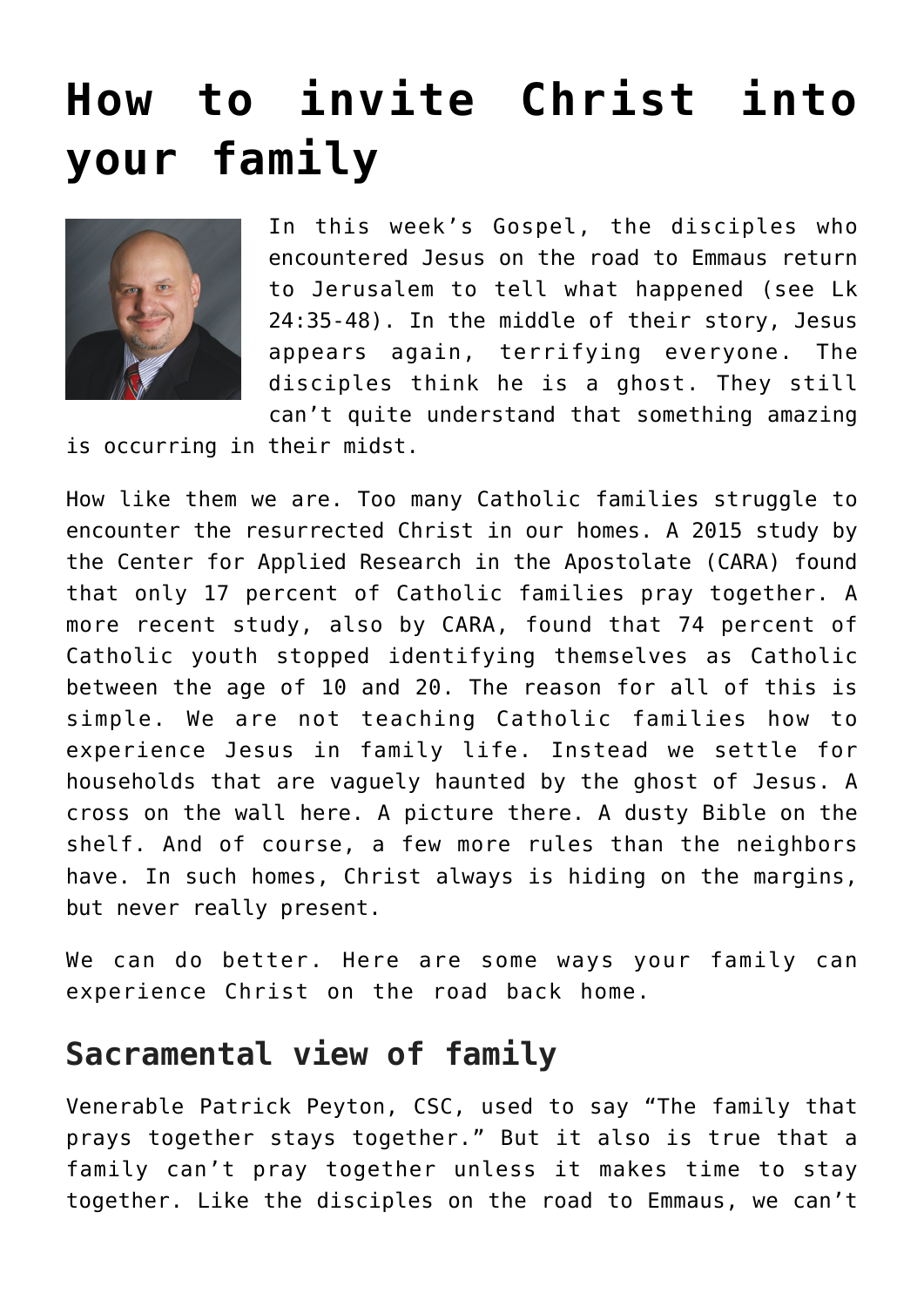see Jesus when our minds are focused on all the places we have to go and things we have to do instead of being present in this moment.

We must prioritize family rituals such as meal times, game night, a family day, family worship, family service. We must treat all other activities (sports, clubs, hobbies, etc.) as fine things to do if we have the time for them after giving family life its due. We must reclaim a sacramental view of family life that celebrates family rituals — regular times to work, play, talk, pray and serve together — as sacred rites of the domestic church where we are given the opportunity to encounter and share Christ's love.

## **Family spirituality**

Building on this, we need to cultivate a family spirituality. My wife and I offer many ideas for creating a dynamic family spirituality in our book, ["Discovering God Together: The](https://www.amazon.com/Discovering-God-Together-Greg-Popcak/dp/1622822463/ref=sr_1_fkmr1_1?ie=UTF8&qid=1522878497&sr=8-1-fkmr1&keywords=Discovering+God+Together%3A+The+Catholic+Guide+to+Raising+Faithful+Kids) [Catholic Guide to Raising Faithful Kids"](https://www.amazon.com/Discovering-God-Together-Greg-Popcak/dp/1622822463/ref=sr_1_fkmr1_1?ie=UTF8&qid=1522878497&sr=8-1-fkmr1&keywords=Discovering+God+Together%3A+The+Catholic+Guide+to+Raising+Faithful+Kids) (Sophia Institute Press,  $$18.95)$ , but you can start simply by praying together  $$ especially at meals, at bedtime or in the morning before you all start getting ready — or all of the above. Before scattering to the four winds, gather together and pray. It doesn't have to be long. Just make sure it's personal and meaningful.

Of course, formal prayers, like the Rosary, are wonderful ways to meditate on the life of Christ, but don't just speed-mutter the words and check off the family prayer box. Take an extra minute before each decade and ask everyone to imagine what it must have been like for one of the people featured in the particular mystery (Jesus, Mary, a disciple, etc). Ask everyone to reflect on a time when they felt something similar. How did they experience God in that time? How might they do a better job experiencing him in the future? Then pray the decade.